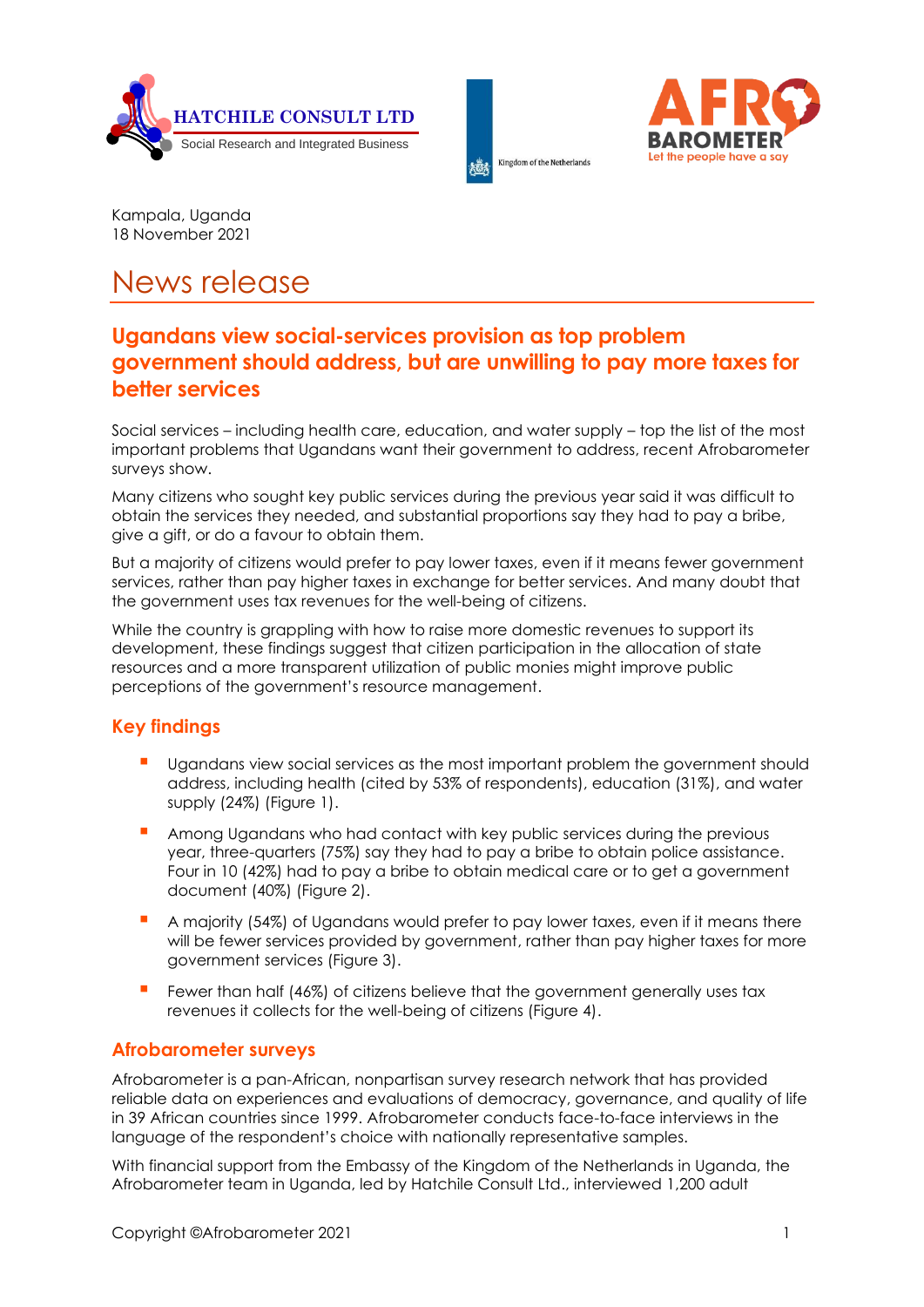

Ugandans between 30 September and 31 October 2019 and 2,400 adult Ugandans between 22 December 2020 and 7 January 2021 in 300 enumeration areas across 110 districts. These samples yield country-level results with margins of error of  $+/3$  and  $+/-3$  percentage points, respectively, at a 95% confidence level.

#### **Charts**



#### **Figure1: Most important problems that government should address** | Uganda | 2021

*Respondents were asked: In your opinion, what are the most important problems facing this country that government should address? (Up to three responses per respondent)*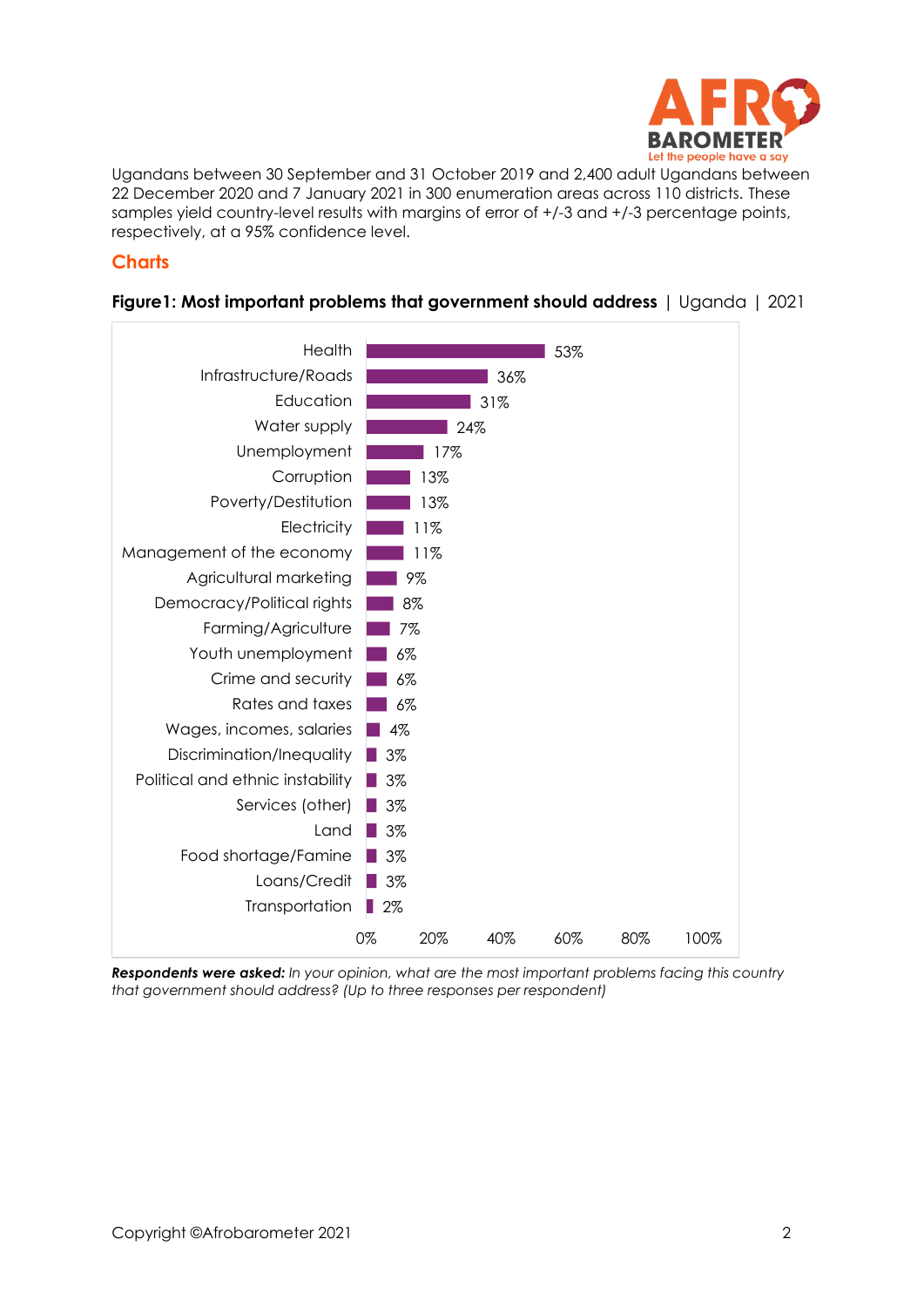





*Respondents who said they had contact with key public services were asked: How often, if ever, did you have to pay a bribe, give a gift, or do a favour [to obtain the needed services]? (Note: Respondents who said they had no contact with these services during the previous year are excluded.)*

**Figure 3: Higher taxes for more services?** | Uganda | 2019



*Respondents were asked: Which of the following statements is closest to your view?* 

*Statement 1: It is better to pay higher taxes if it means that there will be more services provided by government.* 

*Statement 2: It is better to pay lower taxes, even if it means there will be fewer services provided by government.*

*(% who "agree" or "strongly agree" with each statement)*